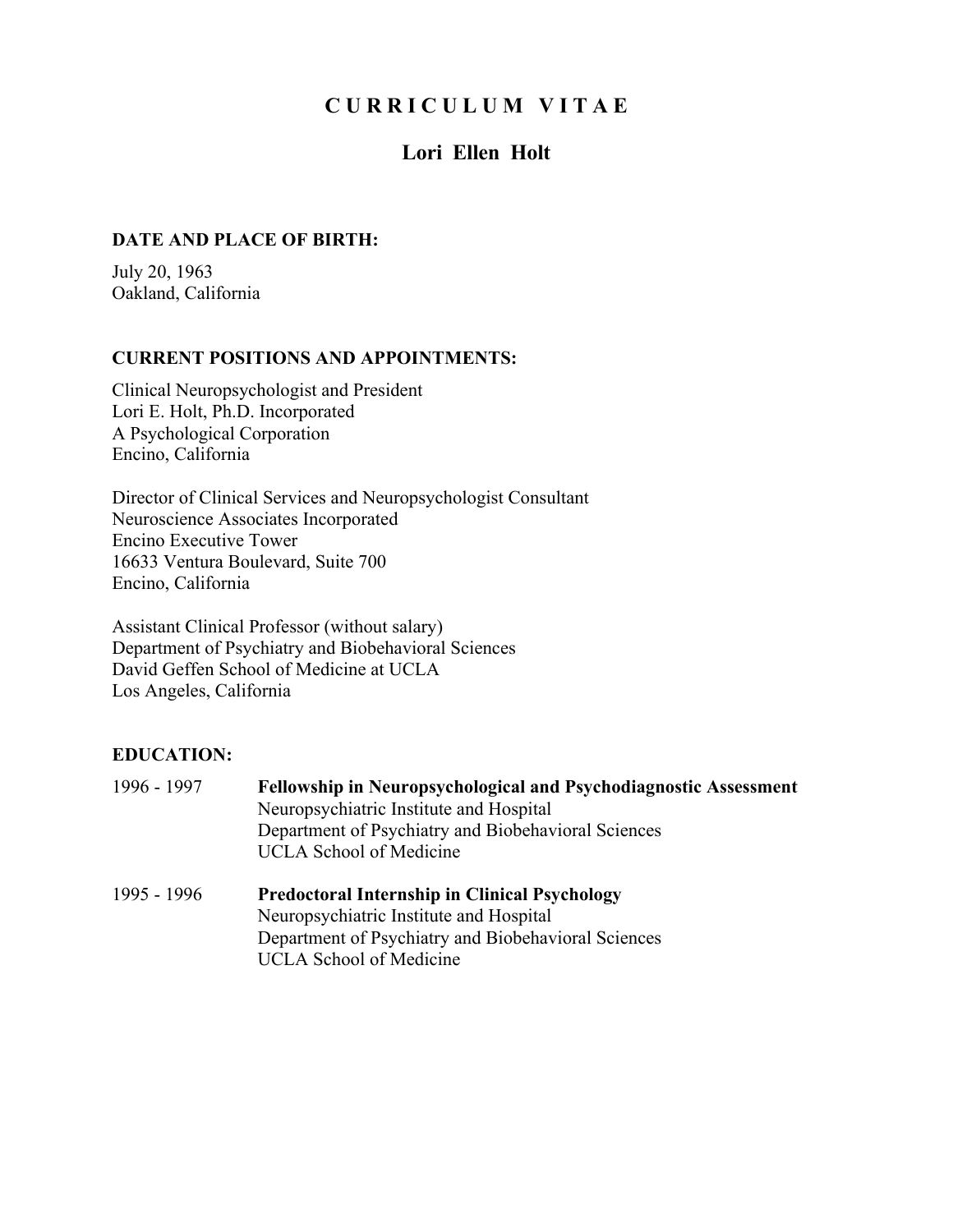# **EDUCATION (continued):**

| 1990 - 1996 | Ph.D. in Clinical Psychology and Aging                                                                   |
|-------------|----------------------------------------------------------------------------------------------------------|
|             | University of Southern California                                                                        |
|             | Dissertation Title: Anatomic and functional specificity of relationships                                 |
|             | between explicit memory dysfunction and atrophy of medial temporal<br>structures in Alzheimer's disease. |
|             |                                                                                                          |
| 1990 - 1992 | <b>M.A.</b> in Clinical Psychology                                                                       |
|             | University of Southern California                                                                        |
| 1981 - 1985 | <b>B.A.</b> in Psychology                                                                                |
|             | University of California, San Diego (Revelle College)                                                    |

#### **LICENSURE AND BOARD CERTIFICATION:**

| $2014$ - Present | Hawaii License in Psychology, No. PSY1498                                                                         |
|------------------|-------------------------------------------------------------------------------------------------------------------|
| $2008 -$ Present | Board Certified in Clinical Neuropsychology, Diploma #6507<br>American Board of Professional Psychology (ABPP-CN) |
| 1998 - Present   | California License in Psychology, No. PSY15501                                                                    |

#### **HONORS AND AWARDS:**

| 1990 - 1996 | Clinical Aging Fellowship, National Institute of Aging |
|-------------|--------------------------------------------------------|
| 1995        | Liebowitz Research Award                               |
| 1981        | <b>UCSD</b> Academic Scholarship                       |
| 1981        | National Merit Scholarship Finalist                    |

#### **ACADEMIC APPOINTMENTS:**

1998 - Present **Assistant Clinical Professor** Department of Psychiatry and Biobehavioral Sciences UCLA David Geffen School of Medicine

#### **PROFESSIONAL POSITIONS:**

2002 - Present **Director of Clinical Services and Neuropsychologist Consultant** Neuroscience Associates Incorporated, Los Angeles, California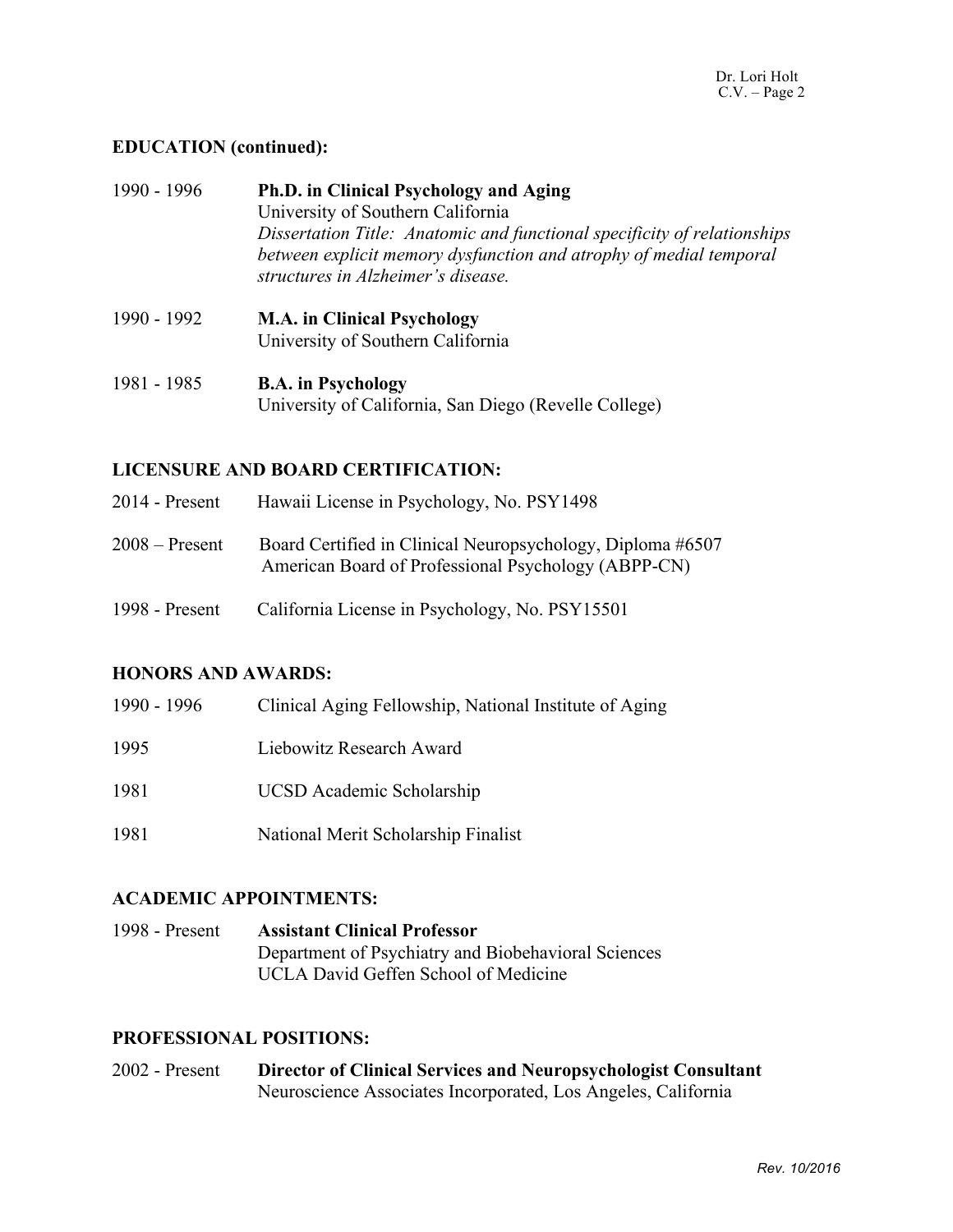# **PROFESSIONAL POSITIONS (continued):**

| $2003 - 2010$ | <b>Director of Clinical Services and Staff Psychologist</b><br>Medical Psychology Assessment Center<br>Neuropsychiatric Institute and Hospital, Department of Psychiatry and<br>Biobehavioral Sciences, UCLA School of Medicine       |
|---------------|---------------------------------------------------------------------------------------------------------------------------------------------------------------------------------------------------------------------------------------|
| $2007 - 2010$ | <b>Neuropsychologist Consultant</b><br>Vintage Institute for Clinical Research, Inc.<br>Los Angeles, California                                                                                                                       |
| 1998 - 2003   | <b>Director and Staff Psychologist</b><br>Integrated Psychological Assessment Service - Adult Division<br>Neuropsychiatric Institute and Hospital, Department of Psychiatry and<br>Biobehavioral Sciences, UCLA School of Medicine    |
| 1998 - 2002   | <b>Director of Hospital-Based Services and Clinical Associate</b><br>Neuroscience Associates Incorporated, Los Angeles, California                                                                                                    |
| 1997 - 1998   | <b>Coordinator and Staff Psychologist</b><br>Integrated Psychological Assessment Service - Adult Division<br>Neuropsychiatric Institute and Hospital, Department of Psychiatry and<br>Biobehavioral Sciences, UCLA School of Medicine |
| 1996 - 1997   | Postdoctoral Fellow in Neuropsychological and Psychodiagnostic<br><b>Assessment</b><br>Neuropsychiatric Institute and Hospital, UCLA School of Medicine                                                                               |
| 1995 - 1996   | <b>Psychology Technician and Research Associate</b><br>Veterans Administration Medical Center, West Los Angeles                                                                                                                       |
| 1995 - 1996   | <b>Predoctoral Intern in Clinical Psychology</b><br>Neuropsychiatric Institute and Hospital, UCLA School of Medicine                                                                                                                  |
| 1994 - 1995   | <b>Staff Research Associate II</b><br><b>UCLA Brain Injury Research Center</b>                                                                                                                                                        |
| 1994          | <b>Pre-Intern in Clinical Psychology</b><br>Psychology Service, Veterans Administration Medical Center, Long Beach<br>Neuropsychology and Pain Management Programs                                                                    |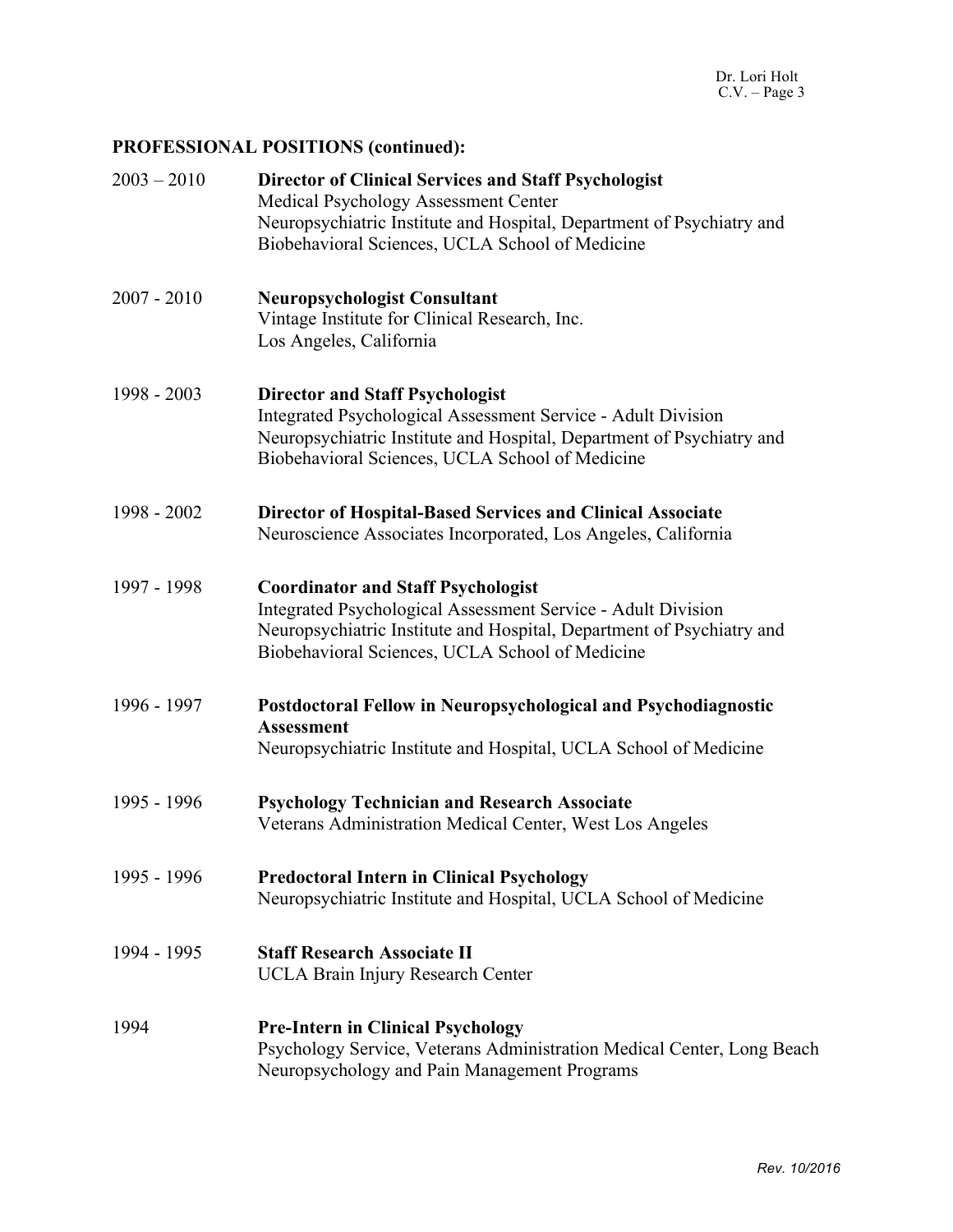# **PROFESSIONAL POSITIONS (continued):**

| 1993 - 1995 | <b>Teaching Assistant, Psychology 100</b><br><b>USC Department of Psychology</b>                                              |
|-------------|-------------------------------------------------------------------------------------------------------------------------------|
| 1991 - 1993 | <b>Research Associate and Psychometrist</b><br>Department of Psychiatry, USC School of Medicine                               |
| 1985 - 1990 | <b>Assistant to the Associate Dean of Professional Affairs</b><br>School of Pharmacy, University of California, San Francisco |
| 1988 - 1989 | <b>Research Assistant</b><br>University of California, San Francisco, Biopsychosocial AIDS Project                            |
| 1984 - 1985 | <b>Behavioral Research Assistant</b><br>Center for the Reproduction of Endangered Species, San Diego Zoo                      |

# **OTHER RELEVANT EXPERIENCE:**

1988 - 1989 **Crisis Line Counselor** San Francisco Suicide Prevention

# **TEACHING ACTIVITIES:**

#### **Current Teaching Assignments at UCLA:**

- Psychiatry 495a,b,c: Advanced Topics: Neuropsychological Syndromes Seminar (Fall, Winter, Spring quarters); Course Coordinator; also presents lecture on "Delirium and Neuropsychological Assessment in Solid Organ Transplantation" (2003-present)
- Psychiatry 494: Advanced Psychodiagnostic Assessment Seminar (Spring quarter); Course Coordinator (2009-present)
- Individual Clinical Case Supervision of Psychology Interns/Post-Doctoral Fellows at UCLA NPI/H (1997-present)

#### **Past Teaching Assignments at UCLA:**

Psychiatry 495a,b: Neurologic and Neuropsychiatric Syndromes Seminar (Fall and Winter quarters); Course Coordinator; also presented lectures on "Neuropsychological Assessment in Solid Organ Transplantation" and "Neuropsychology of Brain Tumors" (2003-2014)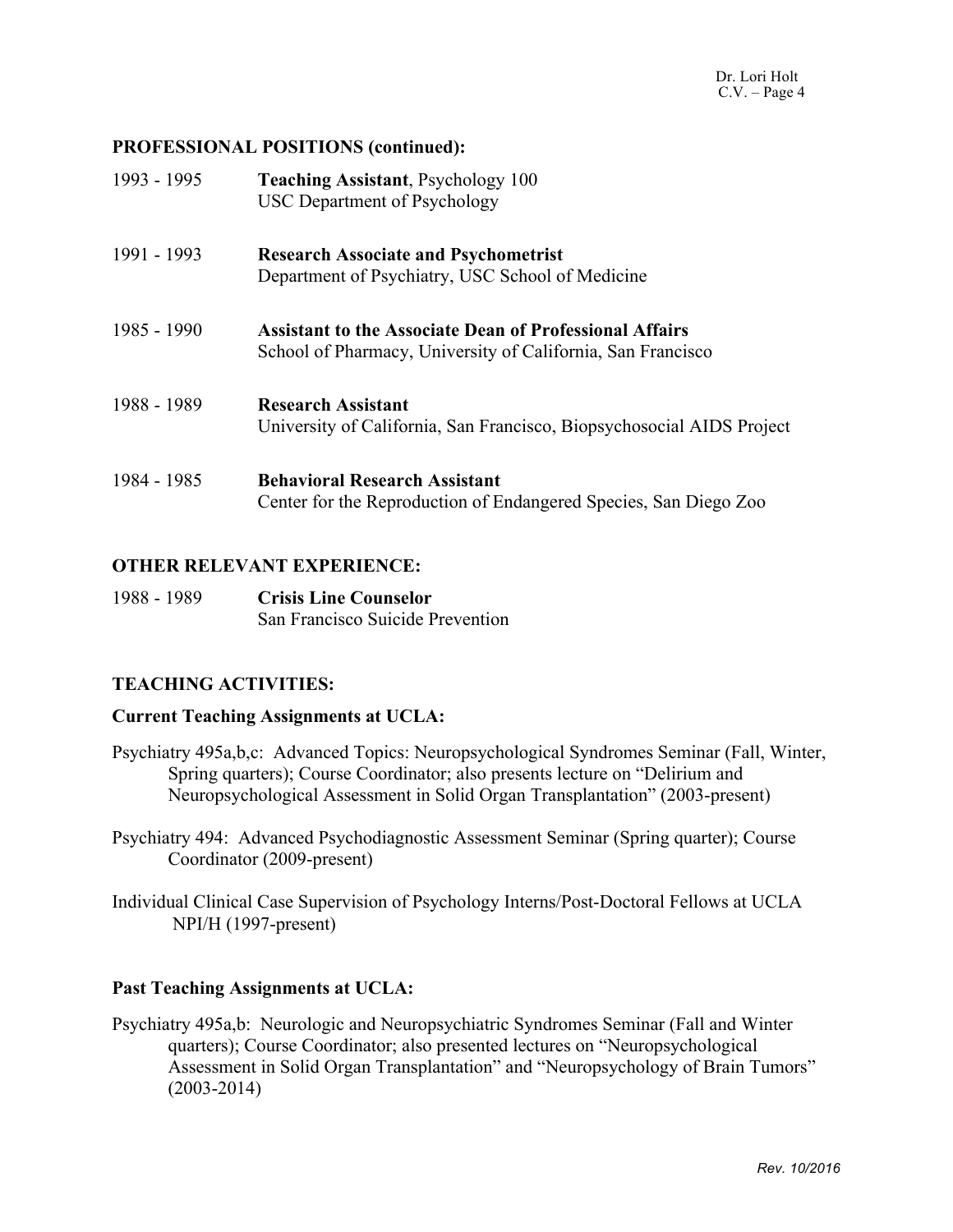#### **Past Teaching Assignments at UCLA (continued):**

- Psychiatry 236: Psychology Interns' Seminar; presented lecture on "Clinical Interview and Mental Status Exam" (1999-2010)
- Psychiatry 494: Advanced Neuropsychological and Psychodiagnostic Assessment Seminar Course Coordinator (1998-2003) for year-long, weekly course for Psychology Interns and Postdoctoral Fellows with specialized interests in assessment; also presented lectures on Cognitive Profiling, Limitations of Neuropsychological Assessment, and Neuropsychology of Brain Tumors
- Psychiatry 236: Psychology Interns' Seminar Coordinator (1999-2002) of an eight-week lecture series reviewing basic techniques and major instruments in neuropsychological and psychodiagnostic assessment
- Medical Student Clerkship in Psychiatry, UCLA School of Medicine (1998-2000) Gave one lecture every six weeks on neuropsychological and psychodiagnostic assessment to UCLA medical students
- Post-Doctoral Fellow in Psychological Assessment, NPIH (1996-97) Training/supervision of Psychology Interns in neuropsychological assessment, training in assessment techniques, review of assessment reports

#### **PRESENTATIONS AND LECTURES:**

Harrison, T., Holt, L., Jimenez, E., Larson, S., LaRue, A., Matsuyama, S., Rasgon, N., Schaeffer, J., Steh, B., Yaralian, P., & Jarvik, L. (2004). UCLA/VA 20-year prospective study of adult children of Alzheimer's patients. Poster accepted for presentation at the 9th Annual UCLA Research Conference on Aging, Los Angeles, CA.

Jarvik, L., Harrison, T., Holt, L., Larson, S., Steh, B., Yaralian, P., Jimenez, E., LaRue, A., Matsuyama, S., Rasgon, N., & Schaeffer, J. (2004). Alzheimer offspring 20-years later - no significant cognitive decline? Poster accepted for presentation at the 57th Annual Scientific Meeting of the Gerontological Society of America, Washington, DC.

Harrison, T., Larson, S., Yaralian, P., Holt, L., Steh, B., LaRue, A., Matsuyama, S., Rasgon, N., Schaeffer, J., & Jarvik, L. (2004). A 20-year follow-up of first-degree relatives of Alzheimer patients. Poster accepted for presentation at the Joint Conference of the American Society on Aging & the National Council on the Aging, San Francisco, CA.

Harrison, T., Larson, S., Yaralian, P., Holt, L., Steh, B., LaRue, A., Matsuyama, S., Rasgon, N., Schaeffer, J., & Jarvik, L. (2004). A longitudinal study of the adult children of Alzheimer patients. Poster accepted for presentation at the annual meeting of the American Association for Geriatric Psychiatry, Baltimore, MD.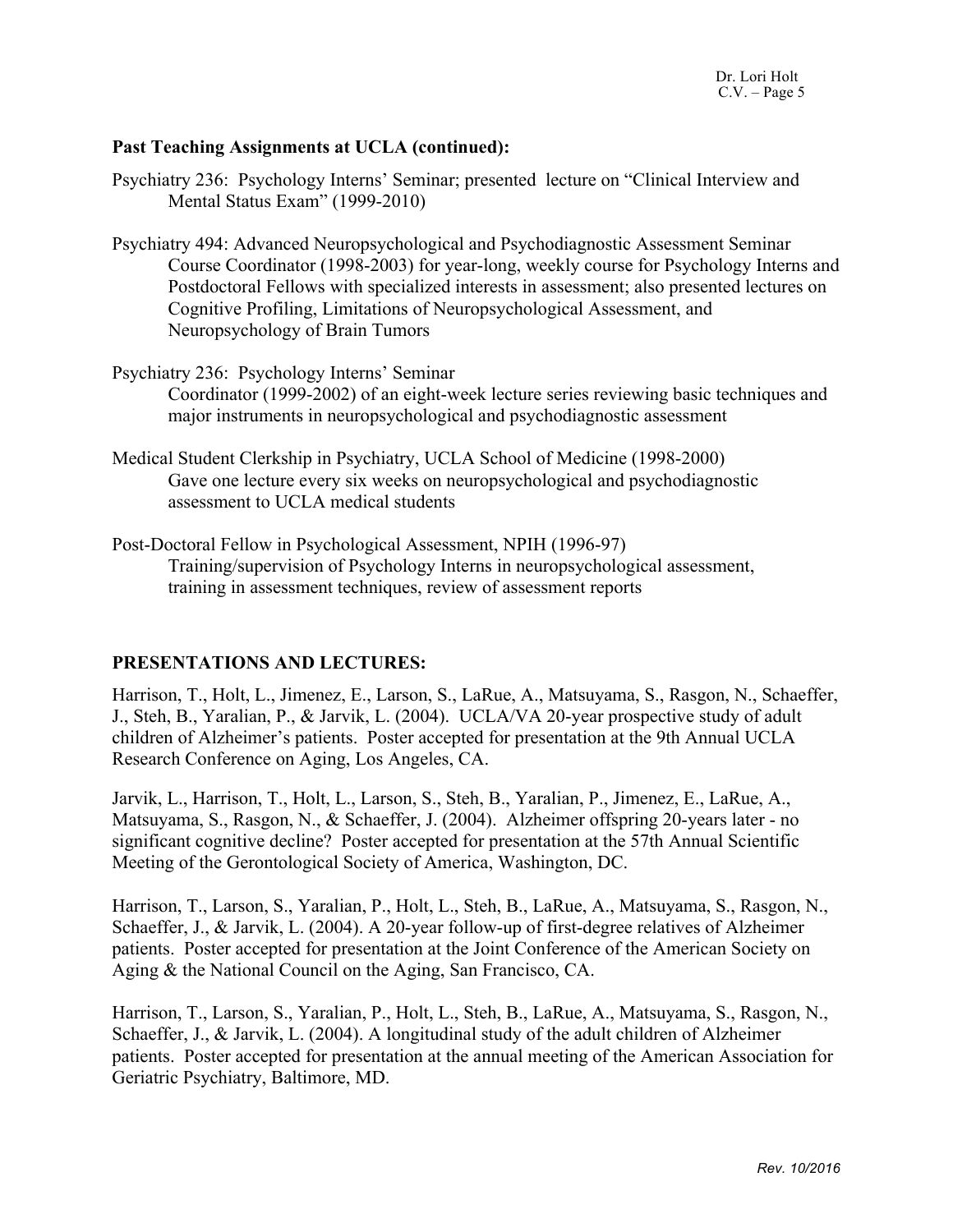#### **PRESENTATIONS AND LECTURES (continued):**

Harrison, T., Steh, B., Matsuyama, S., Yaralian, P., Larson, S., Holt, L., Schaeffer, J., LaRue, A., Rasgon, N., & Jarvik, L. (2004). A 20-Year Prospective Study of Adult Children of Alzheimer Patients. Poster accepted for presentation at the Annual Meeting of the American Psychiatric Association, New York, NY.

Harrison, T., Larson, S., Yaralian, P., Holt, L., Steh, B., LaRue, A., Matsuyama, S., Rasgon, N., Schaeffer, J., & Jarvik, L. (2003). Children of Alzheimer patients: a 20-year prospective study (preliminary report). Poster accepted for presentation at the  $56<sup>th</sup>$  Annual Scientific Meeting of the Gerontological Society of America, San Diego, CA.

Holt, L.E. (2003). Neuropsychological assessment in the medically ill patient. Invited lecture given for UCLA C/L Psychiatry Grand Rounds, Los Angeles, CA.

Harrison, T., Larson, S., Yaralian, P., Holt, L., Steh, B., LaRue, A., Matsuyama, S., Rasgon, N., Schaeffer, J., & Jarvik, L. (2003). UCLA/VA 20-year follow-up of Alzheimer families: A pilot study (first report). Poster accepted for presentation at the  $11<sup>th</sup>$  International Congress of the International Psychogeriatric Association, Chicago, IL.

Holt, L.E. (2002). Neuropsychological assessment in the medically ill patient. Invited lecture given for UCLA C/L Psychiatry Grand Rounds, Los Angeles, CA.

Holt, L.E. (2001). An introduction to neuropsychological assessment. Invited lecture given in UCLA Psychiatry Residents' Core Course, Los Angeles, CA.

Holt, L.E. (2001). Neuropsychological assessment in the medically ill patient. Invited lecture given for UCLA C/L Psychiatry Grand Rounds, Los Angeles, CA.

Holt L.E. (1997). Interpretative considerations in using psychodiagnostic instruments in patients with neurological disorders. Invited lecture given in UCLA seminar for psychology interns, Psychiatry 494 (Advanced Assessment), Los Angeles, CA.

Holt L.E. (1996). Integration of MMPI-2 and Rorschach data. Invited lecture given in UCLA seminar for psychology interns, Psychiatry 494 (Advanced Assessment, Los Angeles, CA.

Holt L.E. (1995). Definitions and measurement of intelligence. Invited lecture given in USC course Psychology 100, Los Angeles, CA.

Holt L.E. (1994). P300 topography in Alzheimer's disease. Invited lecture at the USC Alzheimer's Disease Research Center weekly colloquium, Los Angeles, CA.

Holt L.E., Raine A, Schneider L.S., Pollock V.E. (1994). Functional correlates of P300 in Alzheimer's disease. Poster presented at the Annual Meeting of the Western Psychological Association, Kona, HI.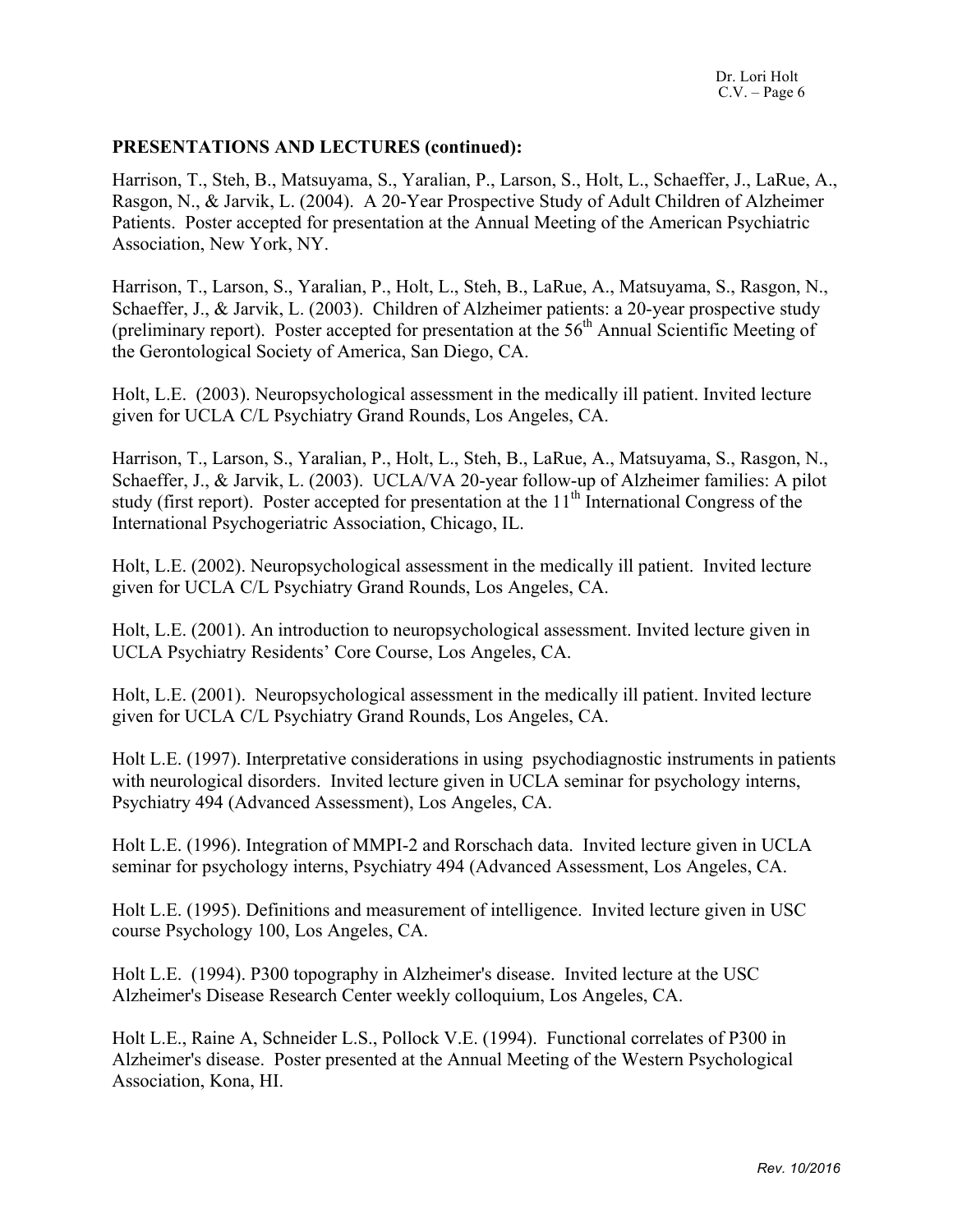#### **PRESENTATIONS AND LECTURES (continued):**

Holt L.E., Raine A., Pollock V.E., Pa G., Schneider L.S. (1992). P300 topography and attentional deficits in Alzheimer's disease. Poster presented at the Fourth Annual Meeting of the American Psychological Society, San Diego, CA.

Holt L.E, Raine A., Pollock V.E. (1992). A frontal shift in P300 topography in Alzheimer's disease. Paper given at the Second Annual Leibovitz Clinical Psychology Conference, Los Angeles, CA.

Holt L.E. (1991). The P300 component of the event-related potential: description and applications in Alzheimer's disease. Invited lecture given in USC Psychophysiology course, Los Angeles, CA.

Holt L.E., Raine A., Pollock V.E., Pa G, Schneider L.S. (1991). Reduced P300 amplitudes to targets in Alzheimer's disease. Poster presented at the 31st Annual Meeting of the Society for Psychophysiological Research, Chicago, IL.

#### **PUBLICATIONS AND PUBLISHED ABSTRACTS:**

Jarvik L.F., LaRue, A., Gokhman, I., Harrison T.R., Holt, L., Steh, B., Harker, J., Larson, S.W., Yaralian, P., Matsuyama, S., Rasgon, N., Geschwind, D., Freimer, N., Jimenez, E., Schaeffer, J. (2005). Middle-Aged Children of Alzhiemer Parents, A Pilot Study: Stable Neurocognitive Performance at 20-Year Follow-up. *Journal of Geriatric Psychiatry and Neurology, 18,* 187- 191.

Jarvik L.F., Harrison T.R., Holt, L., Jimenez, E., Larson, S.W., LaRue, A., Matsuyama, S., Rasgon, N., Schaeffer, J., Steh, B., Yaralian, P. (2004). Children of Alzhiemer Patients: More Data Needed. *Journal of Gerontology, Medical Sciences, 59A,* 1076-1077.

Bartzokis G., Sultzer D., Cummings J.L., Holt L.E., Hance D.B., Hendersen V.W., Mintz J. (2000). *In vivo* evaluation of brain iron in Alzheimer's disease and normal controls using magnetic resonance imaging. *Archives of General Psychiatry*, *57,* 47-53.

Holt L.E., Raine A., Pa G., Schneider L.S., Henderson V.H., Pollock V.E. (1995). P300 topography in Alzheimer's disease. *Psychophysiology*, *32*, 257-265.

Bartzokis G., Sultzer D., Mintz J., Holt L.E., Marx P., Phelan C.K., Marder S.R. (1994). *In vivo* evaluation of brain iron in Alzheimer's disease and normal subjects using MRI. *Biological Psychiatry*, *35,* 480-487.

Lencz T., Raine A., Scerbo A., Redmond M., Brodish S., Holt L., Bird L. (1993). Impaired eye tracking in undergraduates with schizotypal personality disorder. *American Journal of Psychiatry*, *150*, 152-154.